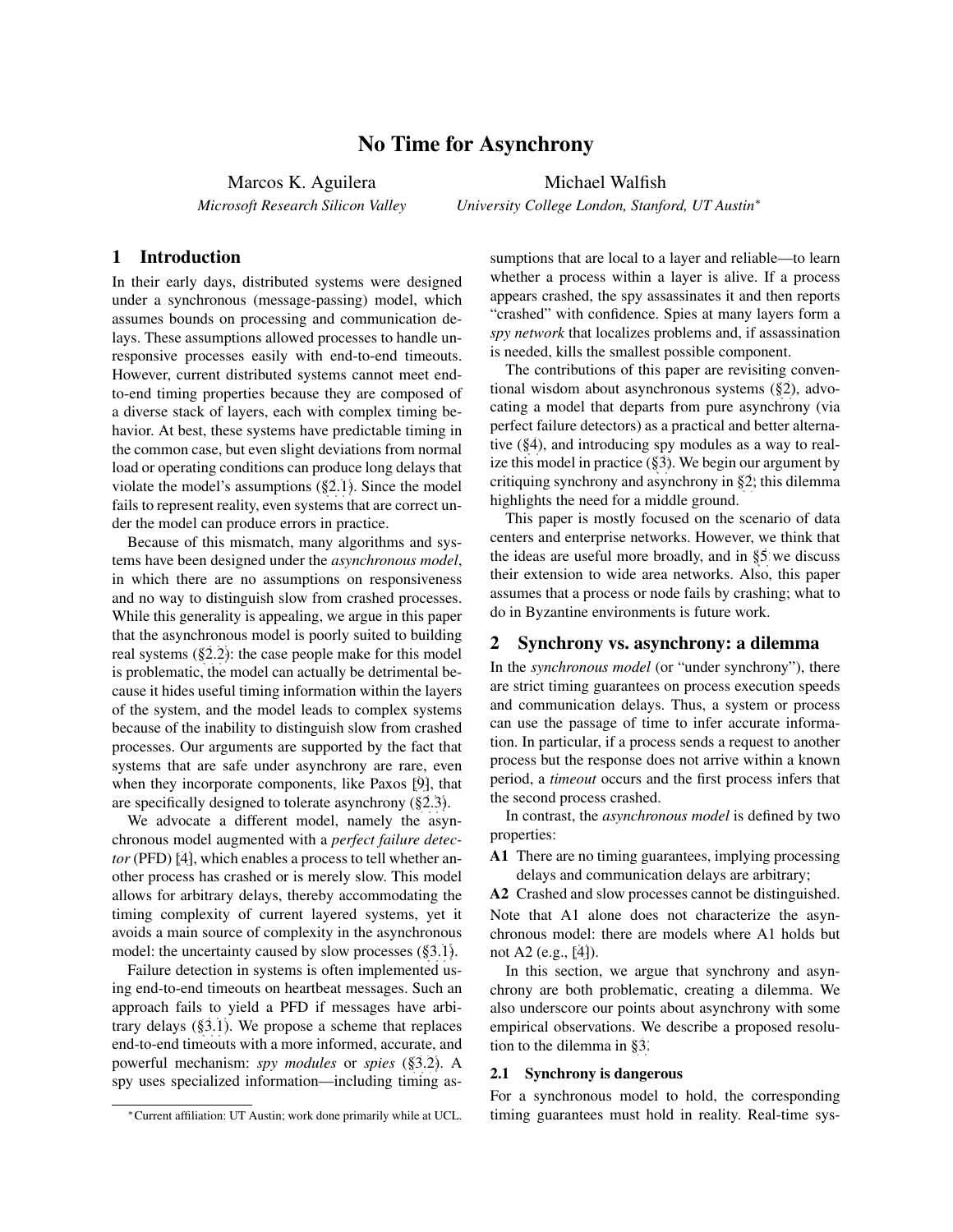tems provide these guarantees by constraining load, preallocating resources, controlling the scheduling of tasks, and using special hardware. But outside of the real-time context, synchrony can be dangerous. The reasons are well-known; we briefly review them here.

The main problem is that the synchronous model leads to systems that use end-to-end timeouts. These timeouts are hard to set: end-to-end timing reflects the composition of many layers in the system, including communication layers (i.e., the protocol stack) and computation layers (e.g., threads, processes, virtual machines). And, the timing at each layer often depends on internal factors unknown to the application, such as load, intermittent failures, and background tasks (e.g., garbage collection).

But getting timeouts wrong compromises performance or correctness. If timeouts are too long then, when a process crashes, the system waits longer than necessary, undermining availability. If timeouts are too short (these are called *premature timeouts*) then a process acts on the false premise that the timed-out event will not happen, which can lead to complications, including loss of safety.

#### <span id="page-1-0"></span>2.2 Reconsidering asynchrony

To counter the problems of synchrony, many designers have adopted asynchrony. Indeed, the current conventional wisdom is that to design systems under asynchrony guarantees safety and to do otherwise courts danger. But we think that this view should be reconsidered. We begin with the usual case for the asynchronous model and then argue that this model can actually detract from safety.

At a high level, people design algorithms that are safe under asynchrony because they want a guarantee of safety; the asynchronous model can provide that guarantee because it is general, in two ways. First, the model makes almost no assumptions. Note that it explicitly avoids timing assumptions so avoids the problems reviewed in [§2.1.](#page-0-0) Second, the assumptions that it does make—A1 and A2—are such that if a system is safe under those assumptions, it is also safe if those assumptions are violated. For example, if a system is safe when communication delays are arbitrary, then it is also safe if communication delays are short.

However, we contend that asynchrony can detract from safety. We give three arguments. We begin the first by observing that certain problems, such as consensus [\[6\]](#page-4-4), do not have solutions that are both safe and live in an asynchronous model. Given this constraint, the conventional wisdom is to take what we call the *asyncsafety approach*: design components that never violate safety (i.e., they are safe under asynchrony) but are live only in the presence of some synchrony. The trouble with treating liveness as a second-order concern is that, in a real system, the highest layers are typically human users or organizations, which have limited lifespans or timesensitive goals. In these systems, a loss of liveness at a lower layer can cause a higher layer to miss a deadline, thus violating whole-system safety. (This point has been articulated in the real-time community.)

Our second argument is that, when designing a layer or component under the asynchronous model, designers must expose a narrow interface that hides useful information in that layer or below. In particular, the interface does not allow its users to differentiate slowness from crashes in that layer or below. As a result, when the system is unresponsive, the highest layers (humans, organizations) are forced to guess whether a crash occurred, and incorrect guesses can lead to a loss of safety.

For example, consider a human making a purchase within a Web application. Assume the network and server are asynchronous. If the server is slow, the user can "timeout", incorrectly guess that the server is faulty, and press the "purchase" button a second time. Meanwhile, if the original request had been successful, the result is a repeated purchase, violating safety. Graying out the "purchase" button or tracking duplicate order ids at the server mitigates but does not eliminate this problem because the human can still open a different browser and issue a similar request. The only way to eliminate it is to "freeze" the human, forcing her to wait for confirmation of all requests before issuing any others. Such an unbounded wait causes angry customers and lost business, which are another kind of safety violation.

Our third argument is that asynchrony leads to complex systems, as evidenced by the literature on replication and distributed algorithms. For example, consider Paxos, which is designed to be safe under asynchrony. While expressing the Paxos synod in pseudo-code is simple [\[10\]](#page-4-5), using it to build a state machine and a system is not [\[3,](#page-4-6) [9,](#page-4-0) [12\]](#page-4-7). Complexity leads to design flaws or implementation mistakes, which lead to safety violations.

### <span id="page-1-1"></span>2.3 Empirical observations

We now make two empirical observations to support the points that the asynchronous model is problematic and that a better alternative ought to exist.

The first observation concerns the conventional advice to follow the async-safety approach (defined in [§2.2](#page-1-0) as upholding safety under asynchrony and achieving liveness only when synchrony holds). We observe that this approach is a custom more honored in the breach than the observance. As a case study, we considered Paxos [\[9\]](#page-4-0)—a popular consensus algorithm designed under the asyncsafety approach—and we examined four systems that employ it: Petal [\[11\]](#page-4-8), FAB [\[13\]](#page-4-9), Chubby [\[2\]](#page-4-10), and Consensus Routing [\[7\]](#page-4-11). As shown in Figure [1,](#page-2-2) Petal, Chubby, and Consensus Routing are not safe under asynchrony: they require some synchrony even for safety. FAB ap-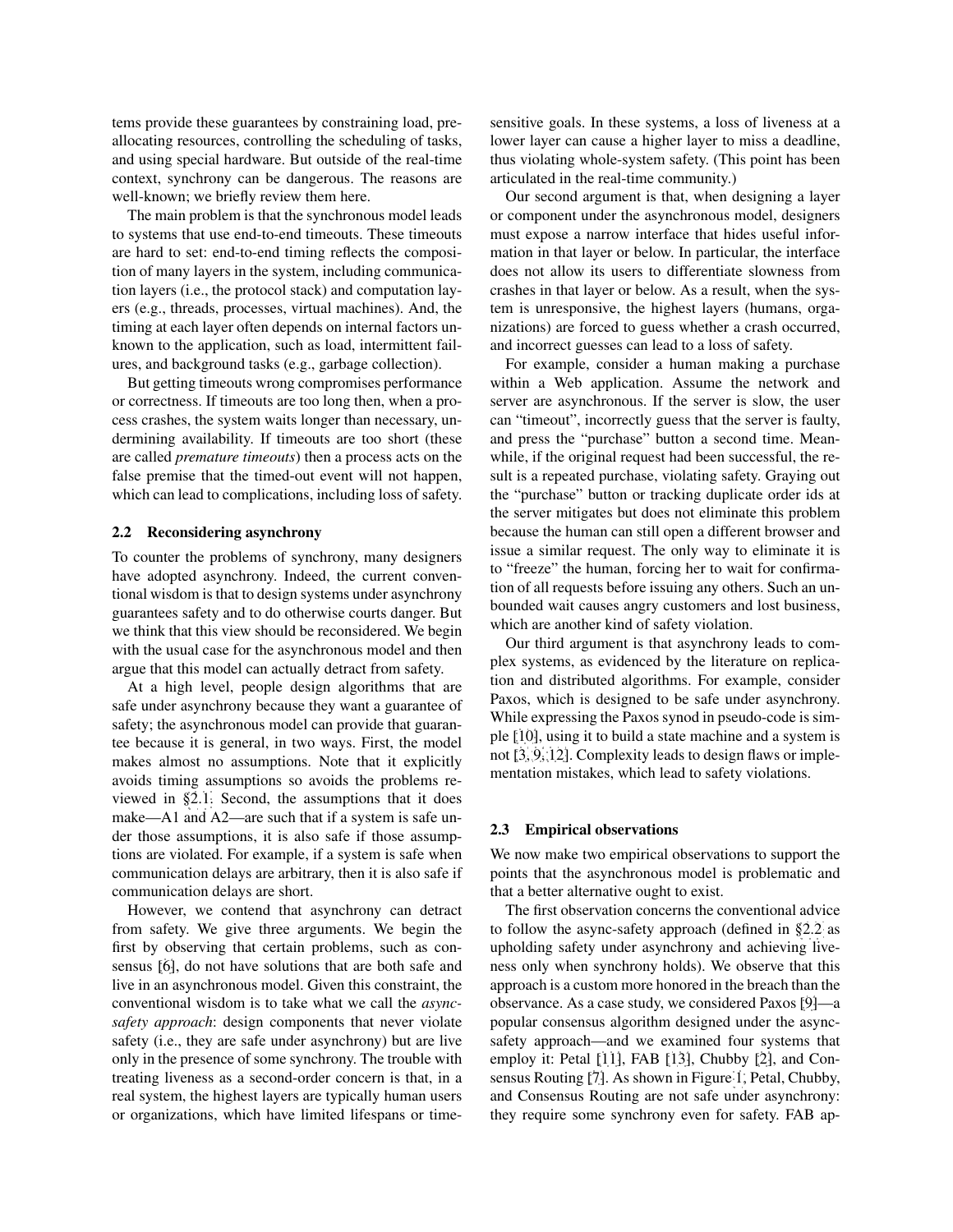Chubby. Chubby is a replicated lock service that uses Paxos to elect a master replica and to order updates going to each replica. Chubby relies on synchrony, by assuming that no clock has a drift rate beyond an anticipated maximum. If this assumption is violated, Chubby can have two masters. In that case, one of the masters could respond to a client read with stale data, or a client's supposedly coherent cache might contain stale data (a violation of safety).

Petal. Petal is a distributed block storage system that replicates data. It uses Paxos for servers to agree on: which servers are alive (liveness module), a list of disk volumes, and, for each volume, which servers store which blocks. Petal relies on synchrony, by assuming clocks with bounded drift. Without such clocks, the following could happen: (1) a primary server *P* becomes slow; (2) the liveness module times out on *P* and declares *P* dead; (3) as a result, *P* stops receiving you-are-alive messages; (4) most clients now write to the backup *B*; (5) however, *P* remains active (its clock is slow so it does not timeout on the you-are-alive messages), some clients read from *P*, and they obtain stale data (a violation of safety).

Consensus routing. Consensus routing [\[7\]](#page-4-11) is a routing protocol that seeks to avoid inconsistent routes, which can cause loops and unnecessary black holes. The protocol proceeds in epochs; in each epoch, nodes use distributed snapshots and Paxos to agree on a set of updates for the next epoch, such that the resulting routes will never be inconsistent. Consensus routing relies on synchrony to ensure that (a) nodes respond to the distributed snapshot protocol on time, and (b) nodes receive the Paxos decision on time. Under complete asynchrony, no useful routing paths are installed, causing the scheme to use a fall-back transient mode in which loops and unnecessary black holes are again possible (a violation of safety).

<span id="page-2-2"></span>Figure 1: Use of synchrony for safety in systems that use Paxos.

pears to be safe under asynchrony but devotes considerable complexity to being so.

What can we conclude from these designers' departure from async-safety? One conclusion is that applying this approach in practice is hard. Indeed, for a system to be safe under asynchrony, every component must be safe under asynchrony, yet meeting this requirement, even for a confined component such as a consensus module, necessitates elaborate solutions. Another conclusion is that the generality of "safety under asynchrony" is unnecessary in reality, because true asynchrony does not arise in practice or arises so infrequently that not handling it is a tolerable risk to safety.

Our second observation in this section is that the world

is synchronous in a fundamental way. At the sub-atomic level, electrons go around in periodic intervals. At the single component level, CPUs have clocks. And at higher levels, as mentioned above, human users and organizations have deadlines. Given this synchrony, it is not surprising that the systems that we studied above appear to work, even though they are safe only under synchrony.

These two observations suggest to us that the generality of asynchrony might not be needed for safety. But we still have a dilemma. As practiced today, synchrony is problematic because end-to-end timeouts are ad-hoc and dangerous ([§2.1\)](#page-0-0). Yet the alternative, asynchrony, causes harm because a process is allowed to block indefinitely without other processes knowing that the process has blocked indefinitely ([§2.2\)](#page-1-0). To resolve this dilemma, the next section proposes a principled way to practice "safe synchrony". Note that relying on synchrony for safety, though against the current conventional wisdom, is consistent with our empirical observations above.

## <span id="page-2-1"></span>3 A middle ground

We advocate an asynchronous model augmented with *perfect failure detectors (PFDs)*, described in [§3.1.](#page-2-0) PFDs have been proposed before [\[4\]](#page-4-1), but conventional wisdom is that they are impossible to implement in reality. We argue otherwise, by proposing an implementation in [§3.2.](#page-3-0) We describe the benefits of the approach in [§4.](#page-4-2)

### <span id="page-2-0"></span>3.1 Perfect failure detectors

A PFD is an oracle. A query includes a process name; the PFD's response is whether the process is crashed or alive, where a "process" could be a thread, OS process, machine, etc. The oracle never says that an alive process is crashed, but if there is a crash, the oracle will report the crash after some *detection time*. Our design of PFDs strives to keep the detection time as small as possible. PFDs give a way out of the dilemma above because they eliminate premature timeouts (they never report a slow process as dead) yet do not require other processes to wait forever (they report crashed processes as such).

A model without end-to-end timing assumptions but with PFDs keeps A1 but negates A2; we call this the *PFD model*. Our goal in this section is to realize this model, which requires realizing a PFD, which is challenging.

Previous PFD implementations use end-to-end timeouts on heartbeat messages plus some scheme to avoid failure detector mistakes due to slow messages. One scheme is to run the PFD on a synchronous subsystem [\[14\]](#page-4-12), but this requires a synchronous network, which may be impractical or costly. Another scheme is to use watchdogs and process suicide [\[5\]](#page-4-13). Here, picking the right timeout is hard: small timeouts cause frequent suicides, and large timeouts cause large detection times; in both cases, availability suffers.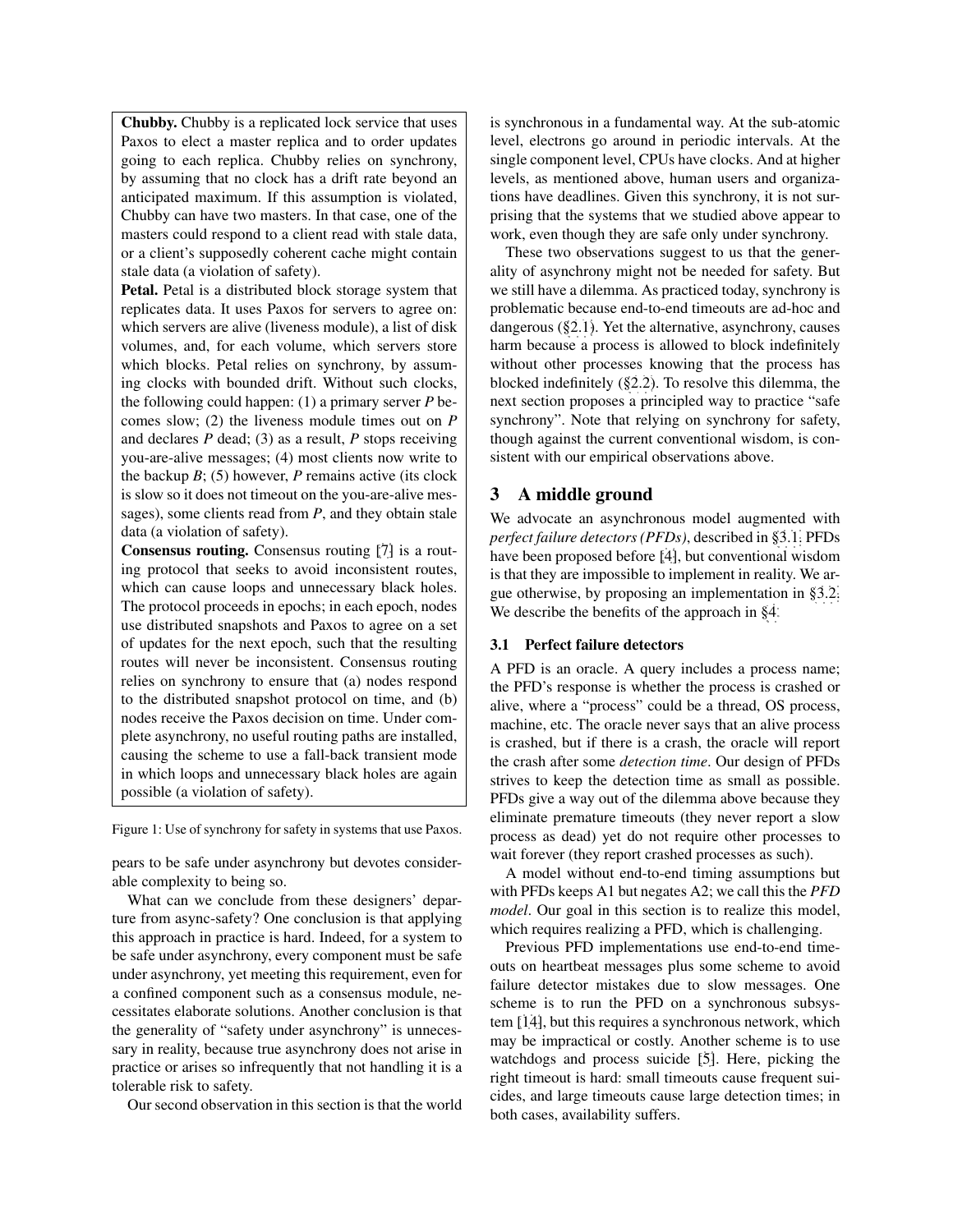#### <span id="page-3-0"></span>3.2 Realizing the PFD model: spies

Given the problems just mentioned, we seek a PFD implementation that does not incorporate end-to-end timeouts. Our scheme is based on four key ideas:

*(1) Insider information can sometimes indicate crashes without using timeouts.* For example, if a process has disappeared from the OS's process table then we know that it has died. Or if an important thread has exited, the process is effectively dead. To identify such failures may require implementation-specific knowledge. To encapsulate such knowledge, we propose to use tailored modules, called *spies*, that peek at a layer's internal state to tell if a process within the layer has crashed. For example, an OS-level spy views the kernel's process table, and a process-level spy observes an application's key threads.

*(2) Use local, not end-to-end, timeouts.* As an analogy, consider a supermarket's checkout service. A customer who cannot see the cashier cannot distinguish slow service from "crashed" service. To address this problem, the usual approach is to assume that each customer takes at most *T* time and the line length is at most *N*, and to guess that the cashier is dead after a timeout of  $N \times T$ . Our approach is for the customer to use information internal to the service: our customer would examine the cashier to determine if he is alive, taking his pulse and using timing assumptions particular to the human body (e.g., no pulse for 10 minutes means death). Such internal timeouts are more reliable than end-to-end ones because the latter must reflect the composed behavior of many layers. Internal timeouts may be service-specific; that is why we encapsulate them within service-specialized spies.

*(3) Kill if necessary.* A spy may not know all the implementation details of a service, and sometimes it may think that a process is crashed without being sure. In these cases, the spy assassinates the process, to ensure that it is indicating a real crash. Assassination has been proposed before (e.g., [\[5\]](#page-4-13)), but it was coarse-grained and indiscriminate. As we explain below, our strikes are "surgical": we kill only what is necessary, when necessary.

*(4) Infiltrate many layers.* Spies are deployed at many scopes and layers, forming a network where broaderscope spies monitor narrower-scope ones. For example, a process-level spy can die with the process, so it would not respond to queries, but the OS-level spy monitors process-level spies. Moreover, this spy network can assassinate components "surgically", to kill the smallest non-responsive component (in contrast with [\[5\]](#page-4-13)). For example, if an OS is responsive but a process is not, only the process is killed, not the machine. If neither OS nor process is responsive, the OS is killed by a network driver spy. If everything is unresponsive, a spy in the switch disconnects the machine from the network. If this spy is unresponsive, there is a network partition and the PFD blocks until the spy responds.

Spies are deployed at the following layers:

- –– A spy in the network switch tells whether there is link-layer communication between the switch and the machine's network card. It can assassinate by logically disconnecting a network card from the network.
- –– A spy in the network card responds to a special packet; the spy says whether the network driver is running (e.g., by saying whether past interrupts were serviced). It can assassinate the network driver by powering down the machine (e.g., with lights-out management).
- –– A spy in the network driver has some knowledge of the life signs of a working OS. It gives its diagnosis in response to a new ICMP message type. It can assassinate the OS by rebooting it.
- –– A spy in the operating system tells whether a given process is dead, say by looking at the process table in the kernel. It can assassinate the process.
- –– A spy within a process is a thread that responds to OS signals. The spy determines if the other threads are alive using application-specific knowledge. For example, threads can post their state and progress in shared variables. The spy can assassinate the process.

These spies collaborate to implement a PFD, as follows. Suppose process pA in machine mA wants to know if process pB in machine mB is alive. The PFD in pA tries to talk to the process spy in pB, as follows: pA sends a TCP message to a helper process on mB, which then sends a Unix signal to the spy within pB, waits for a response, and sends it back via TCP to the PFD in pA. Because the process spy in pB may not respond (e.g., if pB is dead), the PFD in pA, simultaneous with the actions above, queries the OS spy on mB, by sending a TCP message to the kernel of mB, asking if process pB is alive.

If the kernel says that process pB is dead, the PFD outputs this information. Otherwise, the PFD in pA keeps querying the OS spy until the OS spy says that process pB is dead or the process spy in pB responds. Because the OS spy on mB may not respond (if mB has crashed), the PFD in pA simultaneously queries the network driver spy on mB, asking if the OS on mB is alive. (For efficiency, it can start this query after a moment, to give a chance for the process spy to respond, so the PFD does not query all spies at all levels simultaneously.) Again, these queries continue until either the network driver spy says the OS on mB is dead or the process spy responds. This continues down the spy network until the last spy (at the network switch). If this spy is unresponsive, there is a network partition and the PFD blocks until it responds.

Summary. Our goal is to eliminate assumption A2, by building a PFD, while keeping A1. One could certainly build a PFD via indiscriminate assassination. However, with such an approach, many processes would die needlessly, so availability would suffer. Instead, we propose